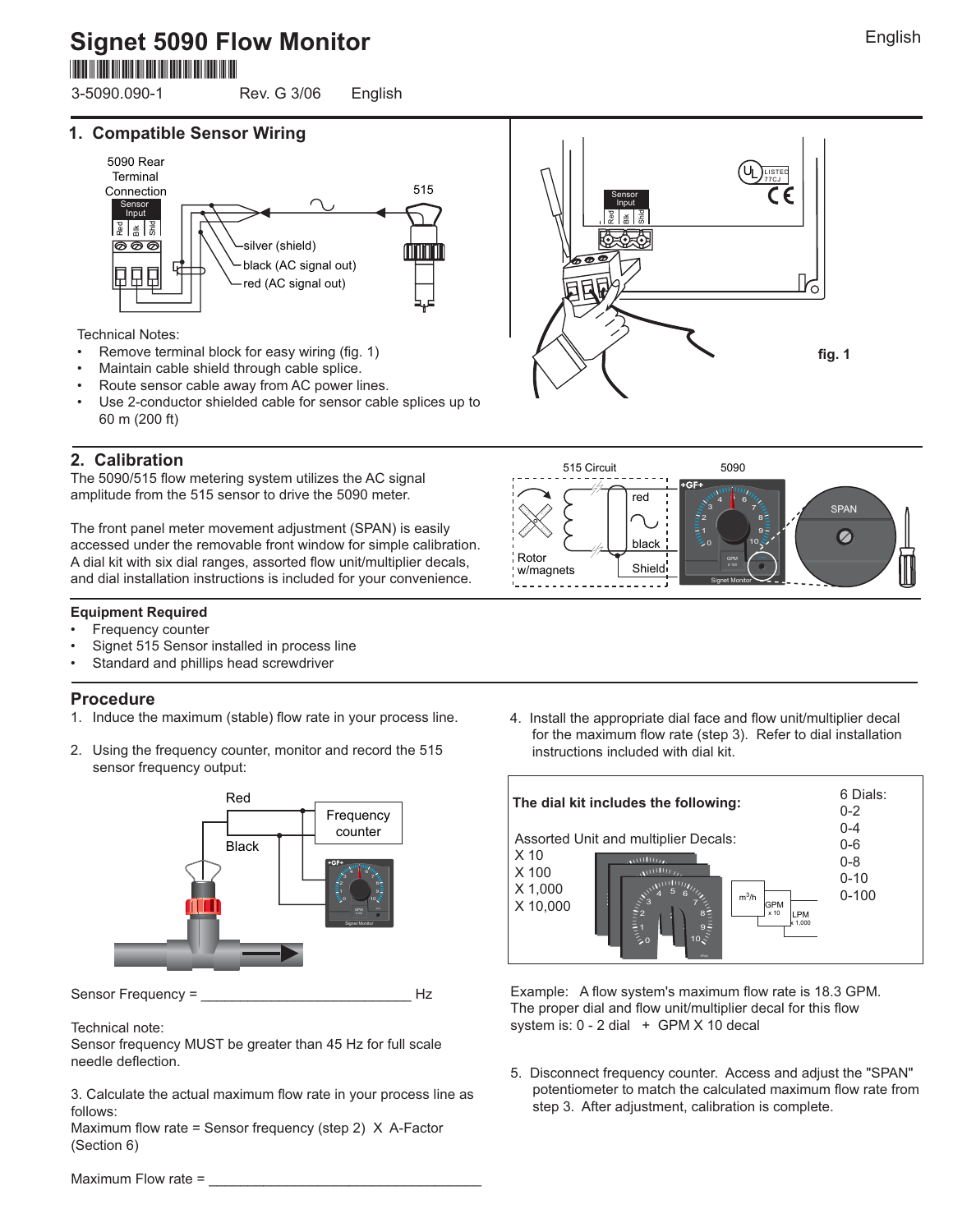#### 3. Parts and Accessories

There are no user replaceable components in the 5090. Unauthorized repair attempts may void warranty.

- Front snap-on bezel, #3-5000.525 (code 198 840 226)
- Assorted flow unit/multiplier decal sheet, #3-5090.611 (code 198 840 228)
- 5090 Instruction sheet, #3-5090.090-1 (code 198 869 912)



Splashproof rear cover #3-5000.395 (code 198 840 227)

**Environmental** 

5 x 5 inch adapter plate for retrofitting Signet 500 series #3-5000.399 (code 198 840 224)





Optional surface mount bracket #3-5000.598 (code 198 840 225)

#### **4. Specifications**

#### **General**

Sensor compatibility: Signet 515 only Minimum full scale range: 7 fps

#### Enclosure:

- Rating: NEMA 4X/IP65 front
- Dimensions: 1/4 DIN, 96 x 96 x 88 mm (3.8 x 3.8 x 3.5 in.)
- Case: ABS plastic
- Weight: Approximately 450 g (16 oz.)

#### Display:

- Type: Taut-band suspension meter movement, 250° deflection (not suitable for prolonged exposure to vibration)
- Accuracy: ±2% of full scale
- Repeatability: ±1% of full scale

Quality Standards FM, CE, UL listed

• Manufactured under ISO 9001 and ISO 14001

Operating temp.: -10 to 65°C (14 to 149°F) Storage temp.: -15 to 80°C (5 to 176°F) Relative humidity: 0 to 95%, non-condensing

**Electrical** Power: None Noise immunity: EN50082-2 Noise emissions: EN55011 Safety: EN61010-1



#### **5. Maintenance**

• Front window: Never wipe the front window with static retentive cloths such as wool or polyester which may induce a static charge. If a static charge develops on the window, the indication needle may appear erratic or non-functional. When this occurs, clean the front window with an anti-static cloth, or a soft cotton cloth and

anti-static spray, or a mild liquid soap solution to remove the static charge.

• Case: Clean the instrument case and front panel with a soft cotton cloth dampened with a mild liquid soap solution.

Dimensions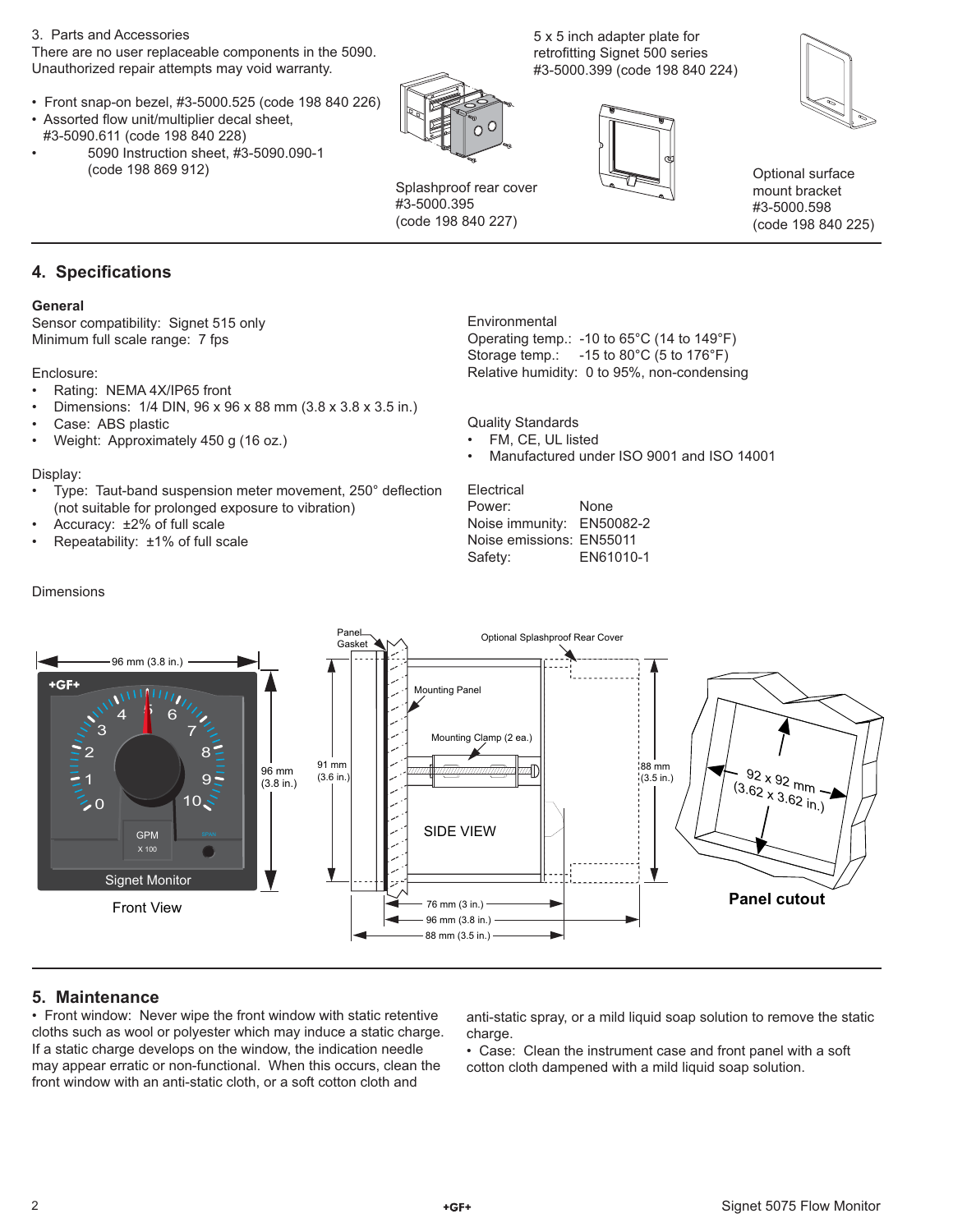# **6. Signet 515 Flow Sensor A-Factors**

| <b>PIPE</b>                                | <b>SIGNET</b><br><b>FITTING</b>         | --- 1 Hz = -     |                  |                  |  |  |  |  |  |
|--------------------------------------------|-----------------------------------------|------------------|------------------|------------------|--|--|--|--|--|
| SIZE                                       |                                         | U.S. GPM         | LPM              | m3/h             |  |  |  |  |  |
| SCH 80 PVC TEES FOR SCH 80 PVC PIPE        |                                         |                  |                  |                  |  |  |  |  |  |
| $1/2$ IN.                                  | <b>PV8T005</b>                          | 0.1250           | 0.4729           | 0.0284           |  |  |  |  |  |
| 3/4 IN.                                    | PV8T007                                 | 0.2328           | 0.8812           | 0.0529           |  |  |  |  |  |
| 1 IN.                                      | PV8T010                                 | 0.3435           | 1.3002           | 0.0780           |  |  |  |  |  |
| 1 1/4 IN.                                  | PV8T012                                 | 0.7195           | 2.7233           | 0.1634           |  |  |  |  |  |
| 1 1/2 IN.                                  | <b>PV8T015</b>                          | 1.0242           | 3.8767           | 0.2326           |  |  |  |  |  |
| 2 IN.                                      | <b>PV8T020</b>                          | 1.8473           | 6.9920           | 0.4195           |  |  |  |  |  |
| 2 1/2 IN.                                  | <b>PV8T025</b>                          | 2.7481           | 10.4016          | 0.6241           |  |  |  |  |  |
| 3 IN.                                      | PV8T030                                 | 4.4310           | 16.7714          | 1.0063           |  |  |  |  |  |
| 4 IN.                                      | PV8T040                                 | 7.8681           | 29.7807          | 1.7868           |  |  |  |  |  |
| SCH 80 CPVC TEES FOR SCH 80 CPVC PIPE      |                                         |                  |                  |                  |  |  |  |  |  |
| $1/2$ IN.                                  | CPV8T005                                | 0.1250           | 0.4729           | 0.0284           |  |  |  |  |  |
| 3/4 IN.                                    | CPV8T007                                | 0.2328           | 0.8812           | 0.0529           |  |  |  |  |  |
| 1 IN.                                      | CPV8T010                                | 0.3435           | 1.3002           | 0.0780           |  |  |  |  |  |
| 1 1/4 IN.                                  | CPV8T012                                | 0.7195           | 2.7233           | 0.1634           |  |  |  |  |  |
| 1 1/2 IN.                                  | CPV8T015                                | 1.0242           | 3.8767           | 0.2326           |  |  |  |  |  |
|                                            | SCH 80 PVC SADDLES FOR SCH 80 PVC PIPE  |                  |                  |                  |  |  |  |  |  |
| 2 IN.                                      | <b>PV8S020</b>                          | 1.8473           | 6.9920           | 0.4195           |  |  |  |  |  |
| 2 1/2 IN.                                  | <b>PV8S025</b>                          | 2.7481           | 10.4016          | 0.6241           |  |  |  |  |  |
| 3 IN.                                      | <b>PV8S030</b>                          | 4.4310           | 16.7714          | 1.0063           |  |  |  |  |  |
| 4 IN.                                      | <b>PV8S040</b>                          | 7.8681           | 29.7807          | 1.7868           |  |  |  |  |  |
| 6 IN.                                      | <b>PV8S060</b>                          | 14.4152          | 54.5614          | 3.2737           |  |  |  |  |  |
| 8 IN.                                      | <b>PV8S080</b>                          | 25.3115          | 95.8039          | 5.7482           |  |  |  |  |  |
|                                            | SCH 80 PVC SADDLE ON SCH 40 PVC PIPE    |                  |                  |                  |  |  |  |  |  |
| 2 IN.                                      | <b>PV8S020</b>                          | 2.1938           | 8.3035           | 0.4982           |  |  |  |  |  |
| 2 1/2 IN.                                  | <b>PV8S025</b>                          | 3.1789           | 12.0321          | 0.7219           |  |  |  |  |  |
| 3 IN.                                      | <b>PV8S030</b>                          | 4.7477           | 17.9702          | 1.0782           |  |  |  |  |  |
| 4 IN.                                      | <b>PV8S040</b>                          | 8.9177           | 33.7536          | 2.0252           |  |  |  |  |  |
| 6 IN.                                      | <b>PV8S060</b>                          | 16.0871          | 60.8897          | 3.6534           |  |  |  |  |  |
| 8 IN.                                      | <b>PV8S080</b>                          | 27.8714          | 105.4932         | 6.3296           |  |  |  |  |  |
|                                            | <b>CARBON STEEL TEES ON SCH 40 PIPE</b> |                  |                  |                  |  |  |  |  |  |
| $1/2$ IN.                                  | CS4T005                                 | 0.1621           | 0.6134           | 0.0368           |  |  |  |  |  |
| 3/4 IN.                                    | CS4T007                                 | 0.2829           | 1.0709           | 0.0643           |  |  |  |  |  |
| 1 IN.                                      | CS4T010                                 | 0.4251           | 1.6091           | 0.0965           |  |  |  |  |  |
| 1 1/4 IN.                                  | CS4T012                                 | 0.9892           | 3.7442           | 0.2246           |  |  |  |  |  |
| 1 1/2 IN.                                  | CS4T015                                 | 1.3230           | 5.0077           | 0.3005           |  |  |  |  |  |
| 2 IN.                                      | CS4T020                                 | 2.2416           | 8.4845           | 0.5091           |  |  |  |  |  |
| STAINLESS STEEL TEES ON SCH 40 PIPE        |                                         |                  |                  |                  |  |  |  |  |  |
| 1/2 IN.                                    | CR4T005                                 | 0.1671           | 0.6327           | 0.0380           |  |  |  |  |  |
| 3/4 IN.                                    | CR4T007                                 | 0.2961           | 1.1209           | 0.0673           |  |  |  |  |  |
| 1 IN.                                      | CR4T010                                 | 0.4719           | 1.7862           | 0.1072           |  |  |  |  |  |
| 1 1/4 IN.                                  | CR4T012                                 | 0.9691           | 3.6682           | 0.2201           |  |  |  |  |  |
| 1 1/2 IN.                                  | CR4T015                                 | 1.4848           | 5.6199           | 0.3372           |  |  |  |  |  |
| 2 IN.                                      | CR4T020                                 | 2.6906           | 10.1839          | 0.6110           |  |  |  |  |  |
| <b>GALVANIZED IRON TEES ON SCH 40 PIPE</b> |                                         |                  |                  |                  |  |  |  |  |  |
| 1 IN.<br>1 1/4 IN.                         | <b>IR4T010</b>                          | 0.5740           | 2.1724           | 0.1303           |  |  |  |  |  |
|                                            | IR4T012                                 | 0.9527           | 3.6060           | 0.2164           |  |  |  |  |  |
| 1 1/2 IN.<br>2 IN.                         | IR4T015                                 | 1.2851           | 4.8642           | 0.2919           |  |  |  |  |  |
|                                            | IR4T020                                 | 2.0367           | 7.7089           | 0.4625           |  |  |  |  |  |
|                                            | <b>BRONZE TEES ON SCH 40 PIPE</b>       |                  |                  |                  |  |  |  |  |  |
| 1 IN.<br>1 1/4 IN.                         | <b>BR4T010</b><br><b>BR4T012</b>        | 0.5740<br>0.9527 | 2.1724<br>3.6060 | 0.1303<br>0.2164 |  |  |  |  |  |
| 1 1/2 IN.                                  | <b>BR4T015</b>                          | 1.2851           | 4.8642           | 0.2919           |  |  |  |  |  |
| 2 IN.                                      | BR4T020                                 | 2.0367           | 7.7089           | 0.4625           |  |  |  |  |  |
|                                            |                                         |                  |                  |                  |  |  |  |  |  |

|                |                                               | --- 1 Hz = -- |            |         |  |
|----------------|-----------------------------------------------|---------------|------------|---------|--|
| <b>PIPE</b>    | <b>SIGNET</b>                                 |               |            |         |  |
| <b>SIZE</b>    | <b>FITTING</b>                                | U.S. GPM      | <b>LPM</b> | m3/h    |  |
|                | <b>COPPER TEE FITTINGS ON COPPER PIPE</b>     |               |            |         |  |
| 1/2 IN.SK K    |                                               | 0.1354        | 0.5124     | 0.0307  |  |
| 1/2 IN. SK L   | CUKT005                                       | 0.1448        | 0.5480     | 0.0329  |  |
| 3/4 IN.SK K    |                                               |               | 1.0704     | 0.0642  |  |
|                | CUKT007                                       | 0.2828        |            |         |  |
| 3/4 IN. SK L   |                                               | 0.3140        | 1.1885     | 0.0713  |  |
| 1 IN.SK K      | CUKT010                                       | 0.4718        | 1.7857     | 0.1071  |  |
| 1 IN. SK L     |                                               | 0.5007        | 1.8950     | 0.1137  |  |
| 1 1/4 IN.SK K  | CUKT012                                       | 0.6801        | 2.5743     | 0.1545  |  |
| 1 1/4 IN, SK L |                                               | 0.7022        | 2.6577     | 0.1595  |  |
| 1 1/2 IN.SK K  | CUKT015                                       | 1.0533        | 3.9869     | 0.2392  |  |
| 1 1/2 IN. SK L |                                               | 1.0878        | 4.1171     | 0.2470  |  |
| 2 IN.SK K      | CUKT020                                       | 2.0429        | 7.7325     | 0.4639  |  |
| 2 IN. SK L     |                                               | 2.0975        | 7.9391     | 0.4763  |  |
|                | STAINLESS STEEL WELDOLETS ON SCH 40 PIPE      |               |            |         |  |
| 2 1/2 IN.      | CR4W025                                       | 3.1915        | 12.0798    | 0.7248  |  |
| 3 IN.          | CR4W030                                       | 4.9302        | 18.6606    | 1.1196  |  |
| 4 IN.          | CR4W040                                       | 8.6207        | 32.6293    | 1.9578  |  |
| 5 IN.          | CR4W050                                       | 11.4068       | 43.1749    | 2.5905  |  |
| 6 IN.          | CR4W060                                       | 16.2602       | 61.5447    | 3.6927  |  |
| 8 IN.          | CR4W080                                       | 28.1690       | 106.6197   | 6.3972  |  |
| 10 IN.         | CR4W100                                       | 44.4444       | 168.2222   | 10.0933 |  |
| 12 IN.         | CR4W120                                       | 62.5000       | 236.5625   | 14.1938 |  |
|                | <b>CARBON STEEL WELDOLETS ON SCH 40 PIPE</b>  |               |            |         |  |
| 2 1/2 IN.      | CS4W025                                       | 3.1915        | 12.0798    | 0.7248  |  |
| 3 IN.          | CS4W030                                       | 4.9302        | 18.6606    | 1.1196  |  |
| 4 IN.          | CS4W040                                       | 8.6207        | 32.6293    | 1.9578  |  |
| 5 IN.          | CS4W050                                       | 11.4068       | 43.1749    | 2.5905  |  |
| 6 IN.          | CS4W060                                       | 16.2602       | 61.5447    | 3.6927  |  |
| 8 IN.          | CS4W080                                       | 28.1690       | 106.6197   | 6.3972  |  |
| 10 IN.         | CS4W100                                       | 44.4444       | 168.2222   | 10.0933 |  |
| 12 IN.         | CS4W120                                       | 62.5000       | 236.5625   | 14.1938 |  |
|                | <b>COPPER/BRONZE BRAZOLETS ON SCH 40 PIPE</b> |               |            |         |  |
| 2 1/2 IN.      | <b>BR4B025</b>                                | 3.1915        | 12.0798    | 0.7248  |  |
| 3 IN.          | <b>BR4B030</b>                                | 4.9302        | 18.6606    | 1.1196  |  |
| 4 IN.          |                                               |               |            |         |  |
|                | <b>BR4B040</b>                                | 8.6207        | 32.6293    | 1.9578  |  |
| 5 IN.          | <b>BR4B050</b>                                | 11.4068       | 43.1749    | 2.5905  |  |
| 6 IN.          | <b>BR4B060</b>                                | 16.2602       | 61.5447    | 3.6927  |  |
| 8 IN.          | <b>BR4B080</b>                                | 28.1690       | 106.6197   | 6.3972  |  |
| 10 IN.         | <b>BR4B100</b>                                | 44.4444       | 168.2222   | 10.0933 |  |
| 12 IN.         | <b>BR4B120</b>                                | 62.5000       | 236.5625   | 14.1938 |  |
|                | SCH 80 IRON SADDLES ON SCH 80 PIPE            |               |            |         |  |
| 2 IN.          | IR8S020                                       | 1.8541        | 7.0179     | 0.4211  |  |
| 2 1/2 IN.      | <b>IR8S025</b>                                | 2.7003        | 10.2205    | 0.6132  |  |
| 3 IN.          | IR8S030                                       | 4.4709        | 16.9225    | 1.0154  |  |
| 4 IN.          | <b>IR8S040</b>                                | 7.8329        | 29.6475    | 1.7789  |  |
| 5 IN.          | IR8S050                                       | 10.2389       | 38.7543    | 2.3253  |  |
| 6 IN.          | <b>IR8S060</b>                                | 14.6699       | 55.5257    | 3.3315  |  |
| 8 IN.          | <b>IR8S080</b>                                | 25.7511       | 97.4678    | 5.8481  |  |
| 10 IN.         | IR8S100                                       | 39.2157       | 148.4314   | 8.9059  |  |
| 12 IN.         | <b>IR8S120</b>                                | 56.6038       | 214.2453   | 12.8547 |  |
|                | SCH 80 IRON SADDLE ON SCH 40 PIPE             |               |            |         |  |
| 2 IN.          | <b>IR8S020</b>                                | 2.2371        | 8.4676     | 0.5081  |  |
| 2 1/2 IN.      | IR8S025                                       | 3.1915        | 12.0798    | 0.7248  |  |
| 3 IN.          | <b>IR8S030</b>                                | 5.0042        | 18.9408    | 1.1364  |  |
| 4 IN.          | <b>IR8S040</b>                                | 8.7591        | 33.1533    | 1.9892  |  |
| 5 IN.          | IR8S050                                       | 11.2570       | 42.6079    | 2.5565  |  |
| 6 IN.          | <b>IR8S060</b>                                | 15.9574       | 60.3989    | 3.6239  |  |
| 8 IN.          | <b>IR8S080</b>                                | 28.1690       | 106.6197   | 6.3972  |  |
| 10 IN.         | IR8S100                                       | 44.4444       | 168.2222   | 10.0933 |  |
| 12 IN.         | <b>IR8S120</b>                                | 62.5000       | 236.5625   | 14.1938 |  |
|                |                                               |               |            |         |  |